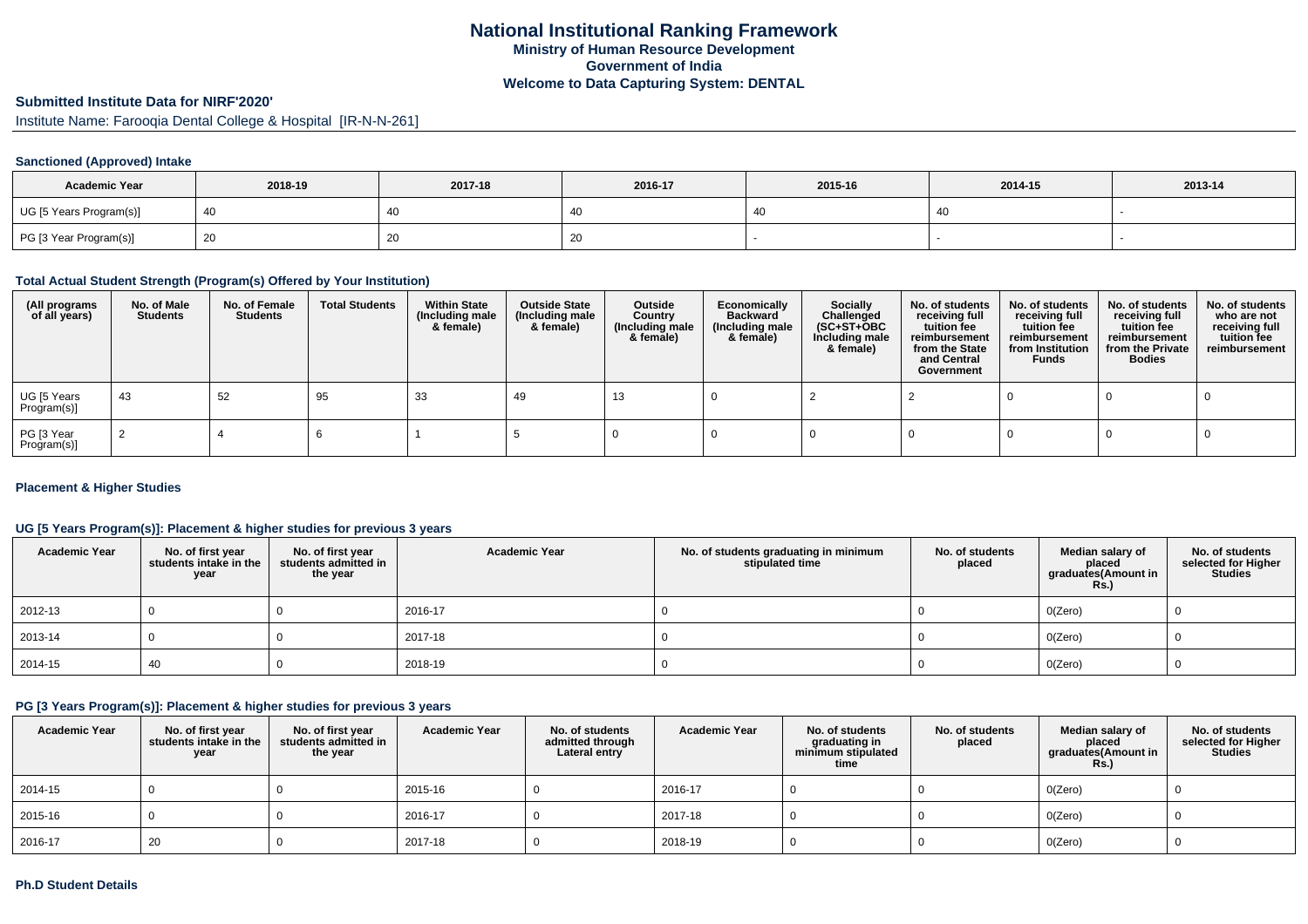| Ph.D (Student pursuing doctoral program till 2017-18; Students admitted in the academic year 2018-19 should not be entered here.) |         |                       |         |  |  |
|-----------------------------------------------------------------------------------------------------------------------------------|---------|-----------------------|---------|--|--|
|                                                                                                                                   |         | <b>Total Students</b> |         |  |  |
| Full Time                                                                                                                         |         |                       |         |  |  |
| Part Time                                                                                                                         |         |                       |         |  |  |
| No. of Ph.D students graduated (including Integrated Ph.D)                                                                        |         |                       |         |  |  |
|                                                                                                                                   | 2018-19 | 2017-18               | 2016-17 |  |  |
| Full Time                                                                                                                         |         |                       |         |  |  |
| Part Time                                                                                                                         |         |                       |         |  |  |
| No. of students Graduating in Super Speciality program (DM/MCH)                                                                   |         |                       |         |  |  |
| 2018-19                                                                                                                           | 2017-18 | 2016-17               |         |  |  |

## **Financial Resources: Utilised Amount for the Capital expenditure for previous 3 years**

| <b>Academic Year</b>                                                                                 | 2018-19                                     | 2017-18                                                             | 2016-17                                                               |  |  |  |  |
|------------------------------------------------------------------------------------------------------|---------------------------------------------|---------------------------------------------------------------------|-----------------------------------------------------------------------|--|--|--|--|
|                                                                                                      | <b>Utilised Amount</b>                      | <b>Utilised Amount</b>                                              | <b>Utilised Amount</b>                                                |  |  |  |  |
| Annual Capital Expenditure on Academic Activities and Resources (excluding expenditure on buildings) |                                             |                                                                     |                                                                       |  |  |  |  |
| Library                                                                                              | 1250000 (Twelve Lakh Fifty Thousand)        | 1155686 (Eleven Lakh Fifty Five Thousand Six Hundred Eighty<br>Six) | 2090226 (Twenty Lakh Ninety Thousand Two Hundred Twenty<br>Six)       |  |  |  |  |
| New Equipment for Laboratories                                                                       | 405000 (Four Lakh Five Thousand)            | 360873 (Three Lakh Sixty Thousand Eight Hundred Seventy<br>Three)   | 2175000 (Twenty One Lakh Seventy Five Thousand)                       |  |  |  |  |
| Other expenditure on creation of Capital Assets (excluding<br>expenditure on Land and Building)      | 235000 (Two Lakh Thirty Five Thousand only) | 94724 (Ninety Four Thousand Seven Hundred Twenty Four)              | 827594 (Eight Lakh Twenty Seven Thousand Five Hundred<br>Ninety Four) |  |  |  |  |

## **Financial Resources: Utilised Amount for the Operational expenditure for previous 3 years**

| <b>Academic Year</b>                                                                                                                                                                            | 2018-19                                               | 2017-18                                                                               | 2016-17                                                                         |  |  |  |  |
|-------------------------------------------------------------------------------------------------------------------------------------------------------------------------------------------------|-------------------------------------------------------|---------------------------------------------------------------------------------------|---------------------------------------------------------------------------------|--|--|--|--|
|                                                                                                                                                                                                 | <b>Utilised Amount</b>                                | <b>Utilised Amount</b>                                                                | <b>Utilised Amount</b>                                                          |  |  |  |  |
| <b>Annual Operational Expenditure</b>                                                                                                                                                           |                                                       |                                                                                       |                                                                                 |  |  |  |  |
| Salaries (Teaching and Non Teaching staff)                                                                                                                                                      | 39250000 (Three Crore Ninety Two Lakh Fifty Thousand) | 36629851 (Three Crore Sixty Six Lakh Twenty Nine Thousand<br>Eight Hundred Fifty One) | 25861270 (Two Crore Fifty Eight Lakh Sixty One Thousand<br>Two Hundred Seventy) |  |  |  |  |
| Maintenance of Academic Infrastructure or consumables and<br>other running expenditures (excluding maintenance of hostels<br>and allied services, rent of the building, depreciation cost, etc) | 4387000 (Forty Three Lakh Eighty Seven Thousand)      | 4030807 (Forty Lakh Thirty Thousand Eight Hundred Seven)                              | 3305721 (Thirty Three Lakh Five Thousand Seven Hundred<br>Twenty One)           |  |  |  |  |
| Seminars/Conferences/Workshops                                                                                                                                                                  | 175000 (One Lakh Seventy Five Thousand)               | 128000 (One Lakh Twenty Eight Thousand)                                               | 95000 (Ninety Five Thousand)                                                    |  |  |  |  |

**IPR**

| Calendar year            | 2018 | 2017 | 2016 |
|--------------------------|------|------|------|
| No. of Patents Published |      |      |      |
| No. of Patents Granted   |      |      |      |

## **Sponsored Research Details**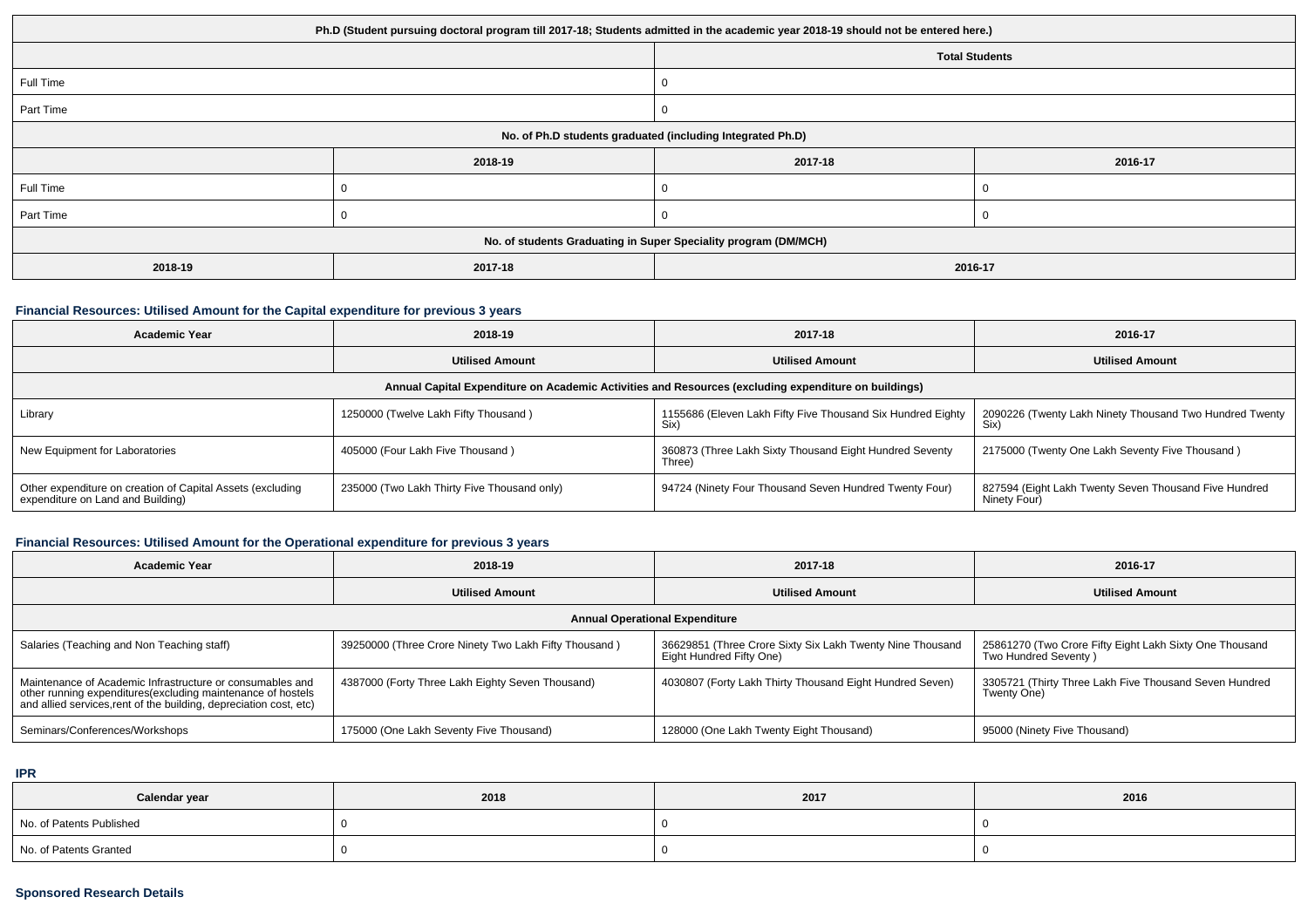| <b>Financial Year</b>                    | 2018-19 | 2017-18        | 2016-17 |
|------------------------------------------|---------|----------------|---------|
| Total no. of Sponsored Projects          |         |                |         |
| Total no. of Funding Agencies            |         |                |         |
| Total Amount Received (Amount in Rupees) |         | 500000         |         |
| Amount Received in Words                 | Zero    | Five Lakh only | Zero    |

## **OPD Attendance & Bed Occupancy**

| I. Average OPD attendance in the calendar year 2018. | 258 |
|------------------------------------------------------|-----|
|                                                      |     |

# **PCS Facilities: Facilities of physically challenged students**

| 1. Do your institution buildings have Lifts/Ramps?                                                                                                        | Yes, more than 60% of the buildings |
|-----------------------------------------------------------------------------------------------------------------------------------------------------------|-------------------------------------|
| 2. Do your institution have provision for walking aids, includingwheelchairs and transportation from one building to another for<br>handicapped students? | Yes                                 |
| 3. Do your institution buildings have specially designed toilets for handicapped students?                                                                | Yes, more than 80% of the buildings |

### **Awards Details**

| 10 1. How many faculty member of your institution have received highly reputed national/international awards/recognition from central   0<br>government agencies in the previous academic year 2018-19 |  |
|--------------------------------------------------------------------------------------------------------------------------------------------------------------------------------------------------------|--|
| 2. How many students of your institution have won international awards in the previous academic year 2018-19                                                                                           |  |

#### **Accreditation**

### **NAAC Accreditation**

| - הר<br>d NAAC Accreditation?<br>1/011<br>nstitute have a valid | NC |
|-----------------------------------------------------------------|----|
|-----------------------------------------------------------------|----|

# **Village Adoption**

| Have your institute adopted any village under Unnat Bharat Scheme? | -NC |
|--------------------------------------------------------------------|-----|
|                                                                    |     |

## **Faculty Details**

| Srno           | Name                       | Age | Designation                                         | Gender | Qualification | <b>Experience (In</b><br>Months) | <b>Is Associated</b><br><b>Last Year</b> | Currently<br>working with<br>institution? | <b>Joining Date</b> | <b>Leaving Date</b> | <b>Association type</b> |
|----------------|----------------------------|-----|-----------------------------------------------------|--------|---------------|----------------------------------|------------------------------------------|-------------------------------------------|---------------------|---------------------|-------------------------|
|                | Dr B G YOGESH              | 56  | Dean / Principal /<br>Director / Vice<br>Chancellor | Male   | MDS           | 365                              | Yes                                      | Yes                                       | 17-08-2007          | $\sim$              | Regular                 |
| $\overline{2}$ | Dr DEEPAK<br>PRASAD        | 61  | Professor                                           | Male   | MDS           | 328                              | Yes                                      | Yes                                       | 02-11-2006          | $\sim$              | Regular                 |
| 3              | Dr U K<br><b>THIMMAIAH</b> | 45  | Professor                                           | Male   | MDS           | 224                              | Yes                                      | Yes                                       | 11-11-2000          | $\sim$              | Regular                 |
| 4              | Dr OMPRAKASH<br>Y V        | 43  | Professor                                           | Male   | MDS           | 169                              | Yes                                      | Yes                                       | 30-07-2009          | $\sim$              | Regular                 |
| 5              | Dr MANUPRASAD<br>S         | 39  | Professor                                           | Male   | MDS           | 142                              | Yes                                      | Yes                                       | 01-01-2014          | $\sim$              | Regular                 |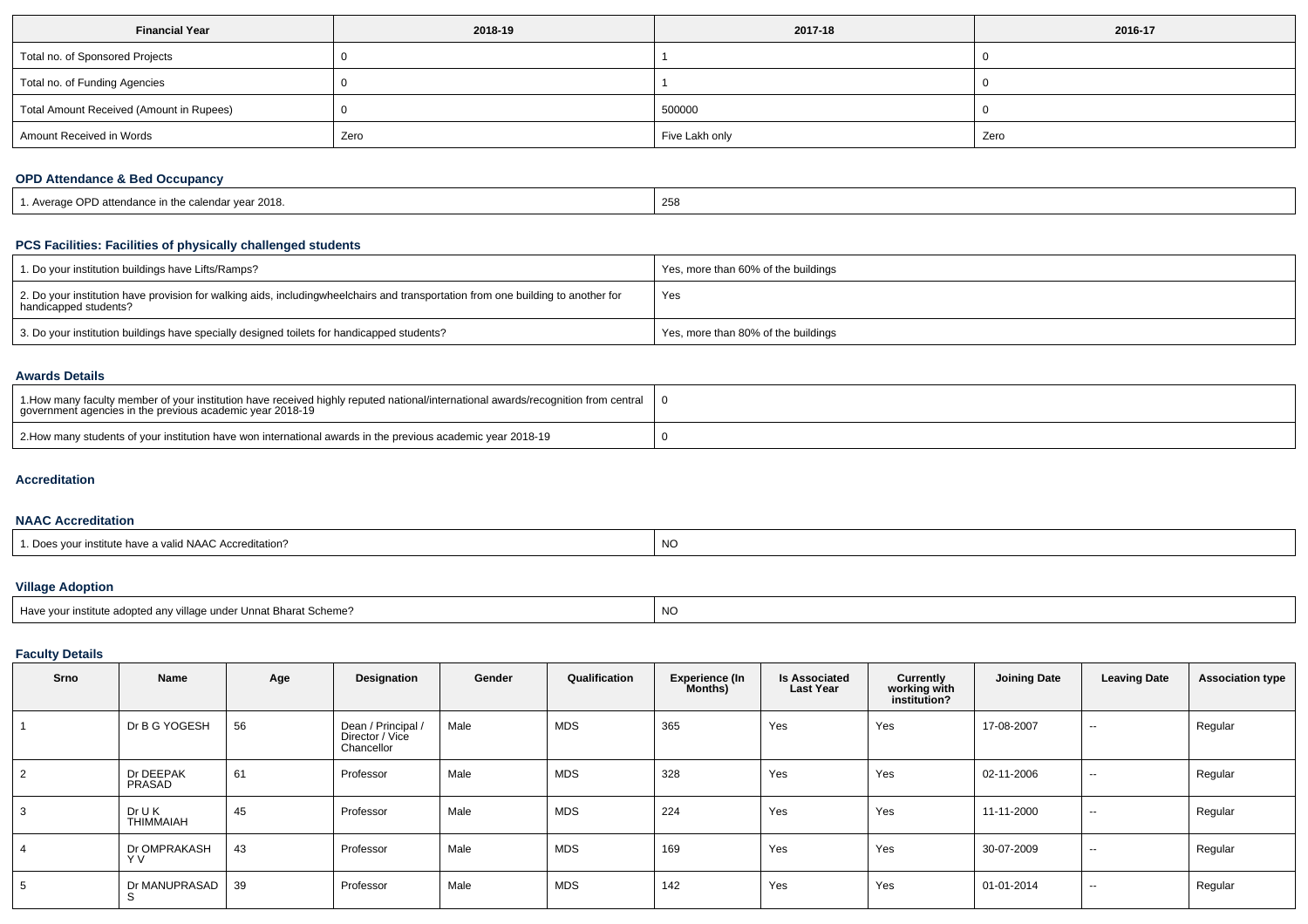| 6              | Dr<br><b>KUMARASWAMY</b><br>ΚL | 43 | Professor | Male   | <b>MDS</b> | 167 | Yes | Yes | 20-06-2011 | $\overline{\phantom{a}}$ | Regular |
|----------------|--------------------------------|----|-----------|--------|------------|-----|-----|-----|------------|--------------------------|---------|
| $\overline{7}$ | Dr P Sheshadri                 | 49 | Professor | Male   | <b>MDS</b> | 145 | Yes | Yes | 18-06-2007 | $\overline{\phantom{a}}$ | Regular |
| 8              | Dr M S<br><b>JAGADEESH</b>     | 42 | Professor | Male   | <b>MDS</b> | 151 | Yes | Yes | 08-03-2010 | $\overline{\phantom{a}}$ | Regular |
| 9              | Dr CHETAN G B                  | 37 | Professor | Male   | <b>MDS</b> | 133 | Yes | Yes | 16-06-2008 | $\overline{\phantom{a}}$ | Regular |
| 10             | Dr NAVEEN<br><b>KUMAR R K</b>  | 44 | Professor | Male   | MDS        | 151 | Yes | Yes | 01-09-2015 | $\overline{\phantom{a}}$ | Regular |
| 11             | Dr GURUDATH G                  | 44 | Professor | Male   | <b>MDS</b> | 134 | Yes | Yes | 25-11-2014 | $\overline{\phantom{a}}$ | Regular |
| 12             | Dr Santhosh<br>Kumaran         | 38 | Professor | Male   | <b>MDS</b> | 122 | Yes | Yes | 10-06-2009 | $\overline{\phantom{a}}$ | Regular |
| 13             | Dr MAHESH M S                  | 36 | Professor | Male   | <b>MDS</b> | 110 | Yes | Yes | 02-11-2011 | $\overline{\phantom{a}}$ | Regular |
| 14             | Dr VEENA R                     | 39 | Professor | Female | <b>MDS</b> | 112 | Yes | Yes | 05-07-2012 | $\overline{\phantom{a}}$ | Regular |
| 15             | Dr Muthuraj H L                | 39 | Reader    | Male   | <b>MDS</b> | 133 | Yes | Yes | 23-06-2008 | ۰.                       | Regular |
| 16             | Dr ANVITHA D                   | 39 | Reader    | Female | <b>MDS</b> | 102 | Yes | Yes | 31-01-2011 | $\overline{\phantom{a}}$ | Regular |
| 17             | Dr Arun J Kumar                | 34 | Reader    | Male   | <b>MDS</b> | 97  | Yes | Yes | 20-06-2011 | $\overline{\phantom{a}}$ | Regular |
| 18             | Dr Ashwini B                   | 40 | Reader    | Female | <b>MDS</b> | 93  | Yes | Yes | 22-10-2011 | $\overline{\phantom{a}}$ | Regular |
| 19             | Dr LITHA                       | 36 | Reader    | Female | <b>MDS</b> | 85  | Yes | Yes | 30-06-2012 | $\overline{\phantom{a}}$ | Regular |
| 20             | Dr JAGADISH S                  | 33 | Reader    | Male   | <b>MDS</b> | 73  | Yes | Yes | 01-07-2013 | $\overline{\phantom{a}}$ | Regular |
| 21             | Dr Lakshith<br>Biddappa M A    | 34 | Reader    | Male   | MDS        | 67  | Yes | Yes | 02-01-2014 | $\overline{\phantom{a}}$ | Regular |
| 22             | Dr SHASHWATH<br>M S            | 34 | Reader    | Male   | <b>MDS</b> | 84  | Yes | Yes | 17-01-2015 | --                       | Regular |
| 23             | Dr ARCHANA<br><b>PATIL</b>     | 35 | Reader    | Female | <b>MDS</b> | 59  | Yes | Yes | 01-09-2014 | $\overline{\phantom{a}}$ | Regular |
| 24             | Dr Santosh<br>Kanwar           | 39 | Lecturer  | Female | <b>MDS</b> | 34  | Yes | Yes | 15-09-2016 | $\overline{\phantom{a}}$ | Regular |
| 25             | Dr NISHATH<br><b>KHANUM</b>    | 34 | Lecturer  | Female | MDS        | 34  | Yes | Yes | 15-09-2016 | $\sim$                   | Regular |
| 26             | SNEHA <sub>S</sub>             | 37 | Lecturer  | Female | <b>MDS</b> | 34  | Yes | Yes | 15-09-2016 | $\overline{\phantom{a}}$ | Regular |
| 27             | Dr HEENA NAZ<br><b>KAOUSER</b> | 32 | Lecturer  | Female | <b>MDS</b> | 34  | Yes | Yes | 15-09-2016 | $\overline{\phantom{a}}$ | Regular |
| 28             | Dr VATSALA R                   | 49 | Lecturer  | Female | <b>MDS</b> | 34  | Yes | Yes | 15-09-2016 | $\overline{\phantom{a}}$ | Regular |
| 29             | Dr SHWETHA H K                 | 34 | Lecturer  | Female | <b>MDS</b> | 23  | Yes | Yes | 10-08-2017 | $\overline{\phantom{a}}$ | Regular |
| 30             | Dr Vikram Kumar<br>Jain S      | 34 | Lecturer  | Male   | MDS        | 14  | Yes | Yes | 26-05-2018 | ۰.                       | Regular |
| 31             | Dr SUSMITHA H<br>R.            | 36 | Lecturer  | Female | <b>MDS</b> | 23  | Yes | Yes | 10-08-2017 | $\overline{\phantom{a}}$ | Regular |
| 32             | Dr SANMATHI<br>NITHYANAND      | 53 | Professor | Female | MS         | 254 | Yes | Yes | 21-05-1998 | ۰.                       | Regular |